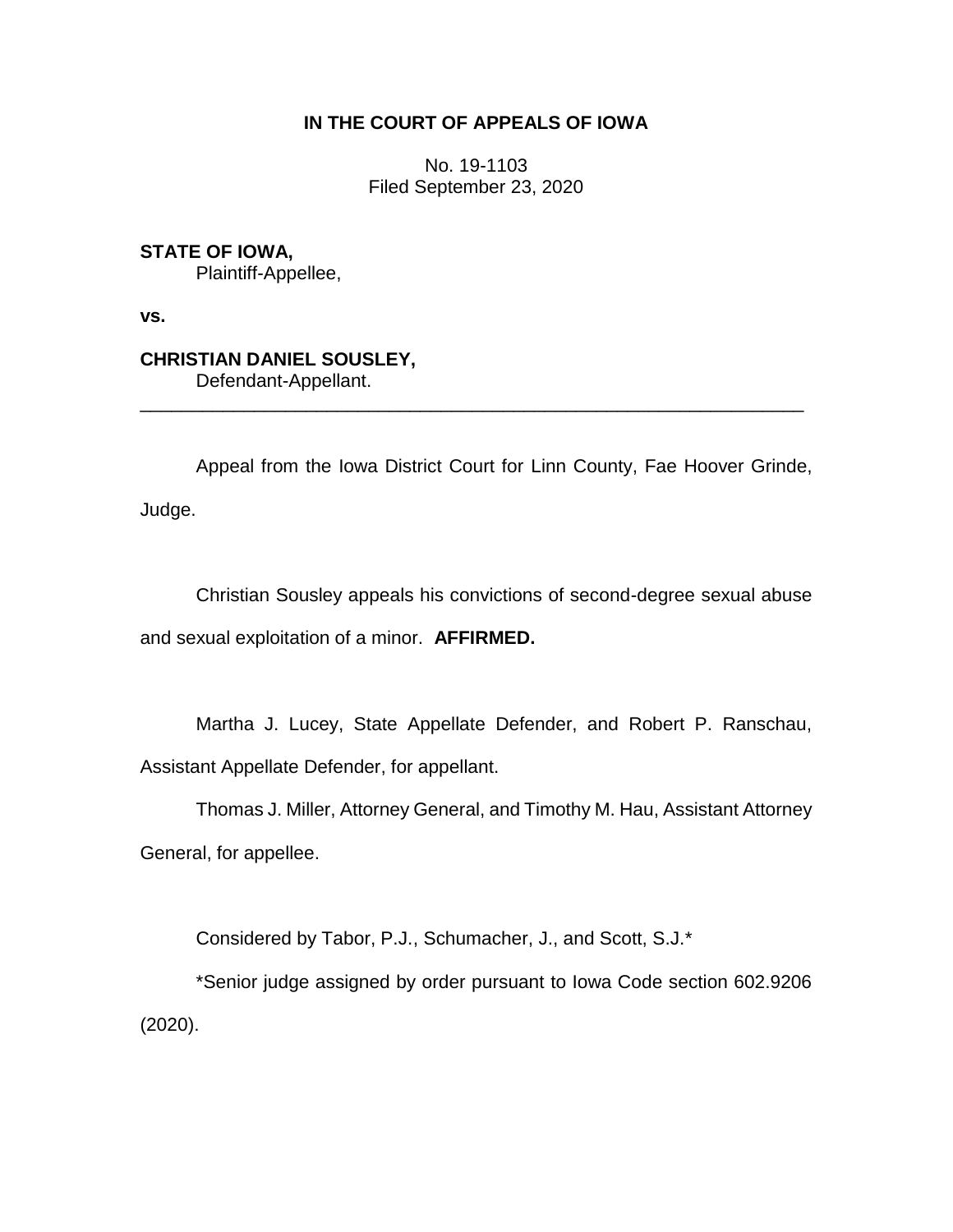#### **SCOTT, Senior Judge.**

Christian Sousley appeals his convictions of second-degree sexual abuse and sexual exploitation of a minor. He argues the district court abused its discretion in overruling an objection to expert testimony claimed to be beyond the scope of the minutes of evidence, the evidence was insufficient to support his convictions and the court erred in overruling his motions for judgment of acquittal, his counsel rendered ineffective assistance in failing to object to improper vouching testimony, and the court abused its discretion in denying his motion for a new trial on his claim the verdict was contrary to the weight of the evidence.

### **I. Background Facts and Proceedings**

The morning of April 30, 2017, J.P. and J.D. were hanging out. At the time, J.P. and J.D., both males, were friends with two females, A.N. and H.W. J.P. and J.D. went to the local town square near the library, a common hang-out spot, to get drunk. They were met there by Sousley and others. J.P. and J.D. each consumed one Four Loko alcoholic beverage. Once the others left, J.P., J.D., and Sousley went to the library, where J.P. contacted A.N. to come pick them up. A.N., who was accompanied by H.W., obliged.

From there, the group drove around for several hours and made various stops. They went to Sousley's residence so he could change his clothes, after which the group traveled to Cedar Rapids to smoke marijuana. Thereafter, J.P. stole a bottle of vodka, which was consumed by the three males. When they ran out, they stole a bottle of whiskey, which was also consumed by the three males. A third bottle of liquor was stolen when the second was dispensed of. J.P. testified H.W. only smoked marijuana and she seemed to be high. Then the group picked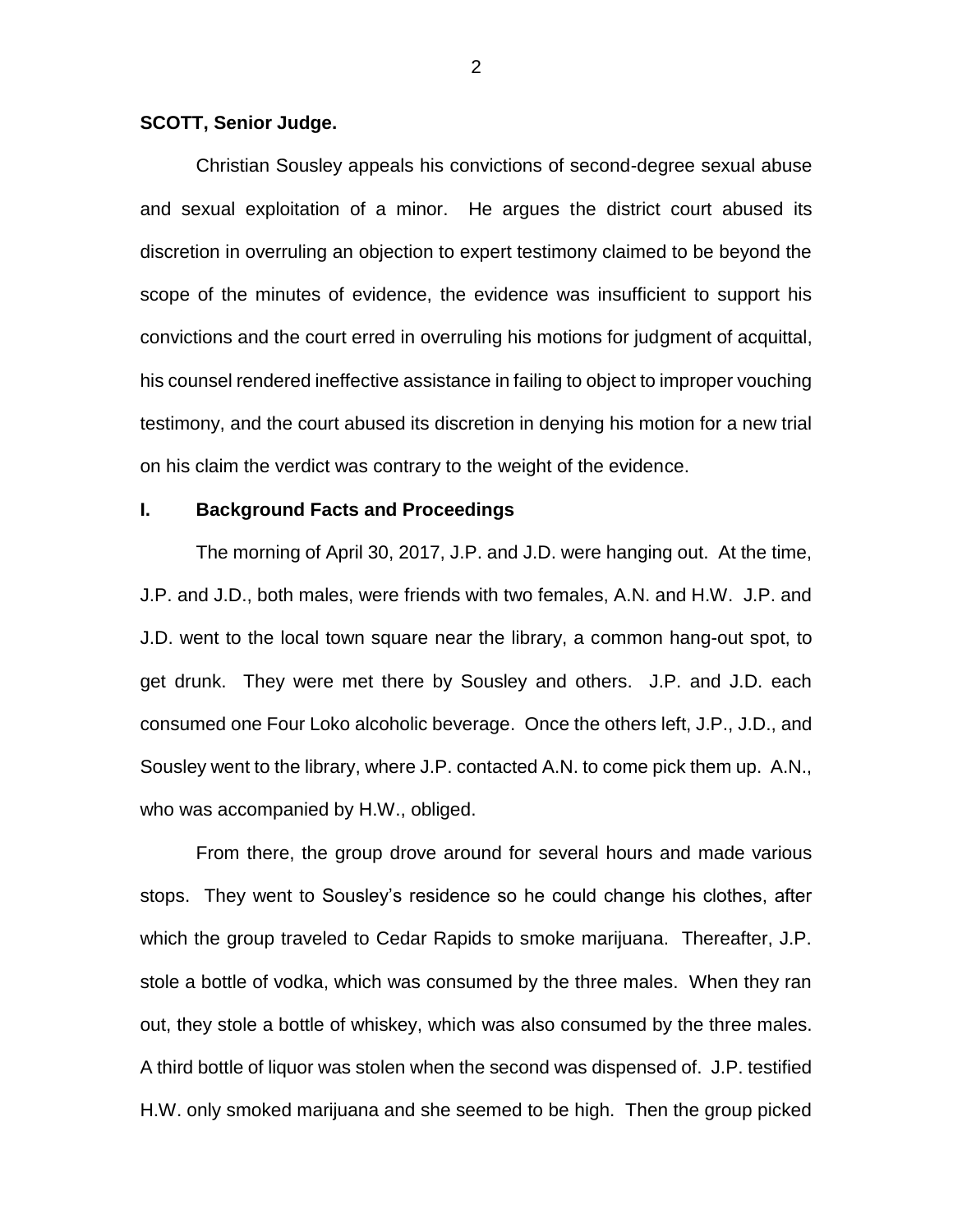up another female and went to smoke more marijuana. The group grabbed some pizza at a pizzeria across from Sousley's home, dropped the third female off, and then went to J.D.'s house, arriving around 7:00 p.m.

At J.D.'s home, the males and H.W. consumed more alcohol. A.N. left shortly after arrival. A.N. did not consume alcohol or marijuana on the night in question. She testified that, when she left, "nobody was intoxicated, but people were tipsy." The males and H.W. continued to drink and hang out in J.D.'s bedroom. According to J.P.'s testimony, H.W. began showing signs of impairment, slurring her speech and stumbling when she walked. J.D. confirmed in his testimony that H.W. showed signs of impairment. At some point, J.P. went to the bathroom to vomit; when he returned, he observed Sousley and J.D. kissing H.W. J.P. then engaged in a sex act with H.W. J.P. described H.W. was on her stomach and he was behind her with his hands on her hips. At the time, according to J.P., Sousley and J.D. were in the same room. When J.P. observed Sousley was recording the sex act, he discontinued and left the room. J.P. testified that, after he left the room, Sousley engaged in a sex act with H.W., but he did not observe it.

J.P. returned to the room a short time later, where everyone had re-clothed. J.P. observed H.W. "was too drunk to even really talk." J.P., Sousley, and H.W. went to the front porch, where H.W. vomited. The three of them then began walking to J.P.'s house, with the two males essentially carrying H.W. They were stopped by police officers en route. Officer Nicole Hotz testified she stopped the group around 9:18 p.m. when she observed the two males carrying H.W. H.W. exhibited multiple signs of being heavily intoxicated. Hotz testified she did not

3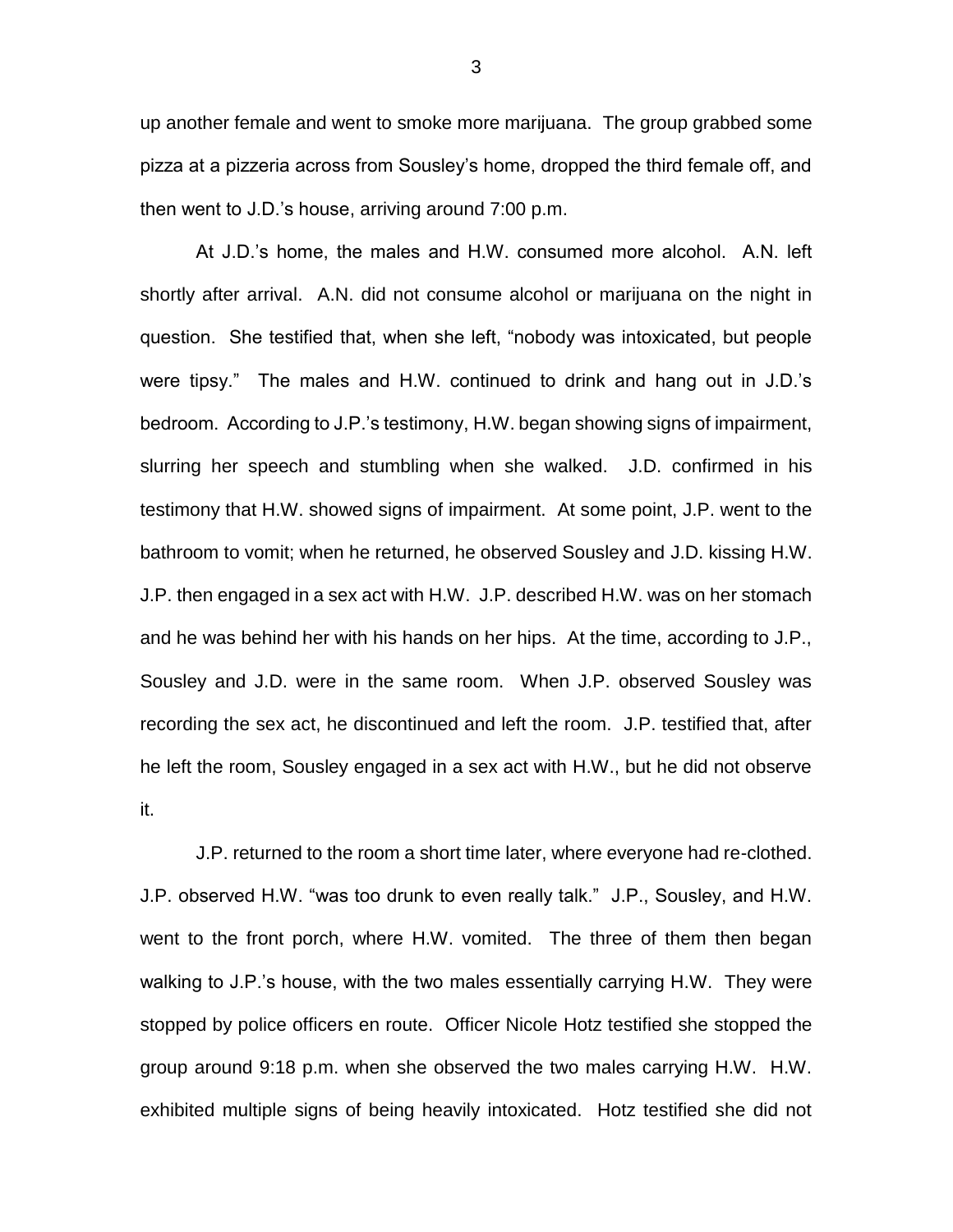observe any signs of the males being impaired. H.W. was breathalyzed, after which she was taken to the hospital by ambulance. J.P. and Sousley then walked to the hospital, but they were removed when Sousley became upset because they were not allowed to see H.W. The pair then stayed the night at Sousley's home.

At the time of the foregoing events, H.W. was fifteen years old. She testified that, on the date in question, she and A.N. were "hanging out and driving around," then they met up with the males and drove around and drank alcohol. She drank "[q]uite a bit," "[m]aybe half a bottle" while they were driving and at J.D.'s house. She began feeling the effects while they were still driving around and, when she was at J.D.'s home, she felt "wobbly," "kind of like going in and out." She testified she remembered taking a photograph with the three males and the next thing she recalled was waking up in J.D.'s room. At that point, someone was on top of her, and she pushed him off. She testified she believed that someone to be Sousley, based on "[t]he size of him compared to the other two people who were there." The evidence showed Sousley was of a larger stature than J.D. and J.P., who were of a smaller stature. After waking up, she went outside and vomited. She recalled being stopped by the police on the way home, taking a breathalyzer, and being taken to the hospital.

The nurse who examined H.W. at the hospital testified H.W. was intoxicated but coherent and exhibiting a normal mood. H.W. denied pain but exhibited abrasions on both of her knees. She had a hickey on her neck, which she did not know how she obtained. She did not know whose clothes she was wearing. A blood test showed a blood-alcohol concentration of .128. H.W. denied experiencing sexual abuse.

4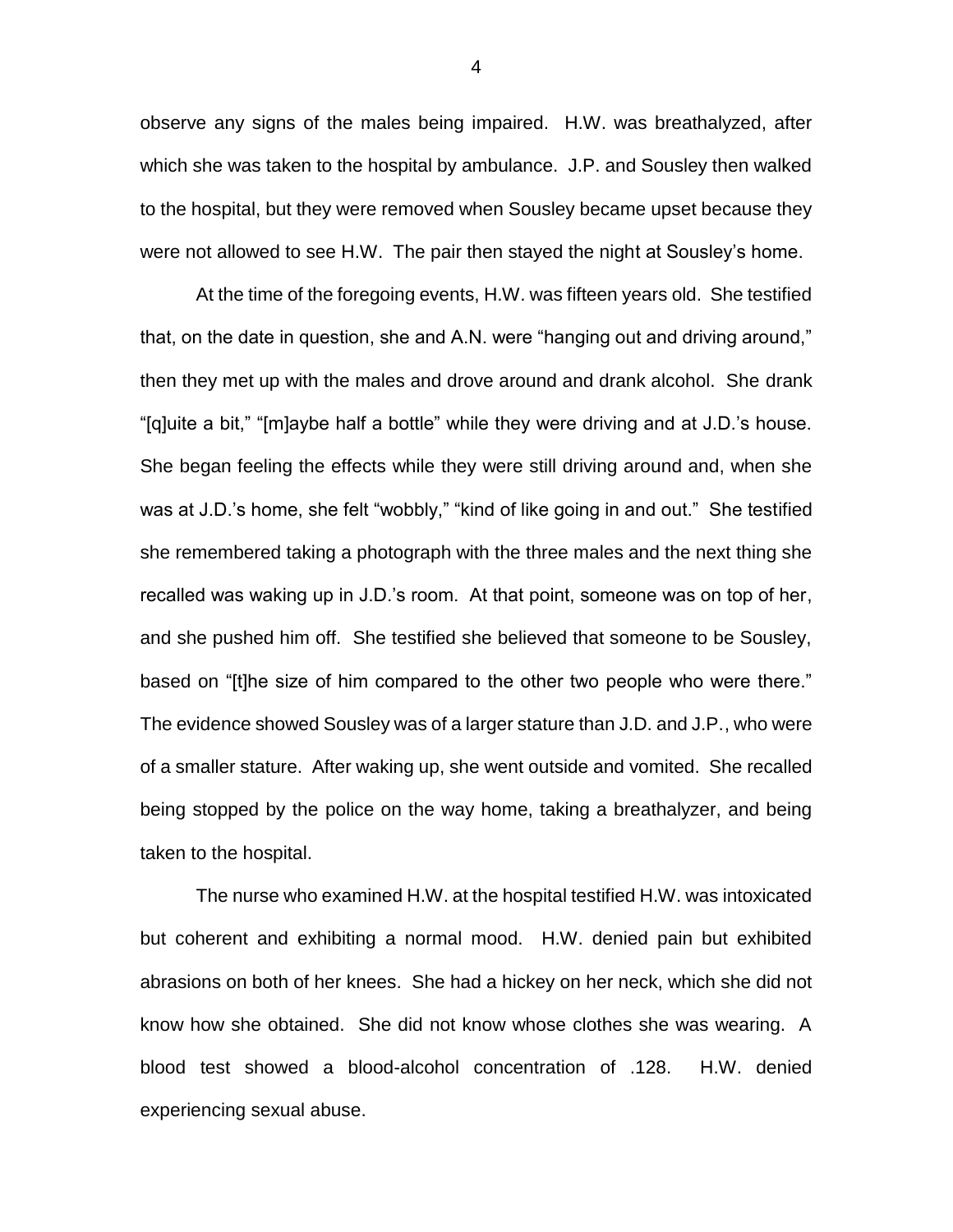Videos were taken during the night in question and were posted on Sousley's Snapchat story.<sup>1</sup> The videos contained four clips of the happenings.<sup>2</sup> The first clip showed the four attendees of the gathering and Sousley exclaiming: "We fucked up this bitch, yo!" The second clip showed Sousley holding up a bottle of liquor next to his face, then stating: "So me and my n\*\*\*\*\* are fittin' to three-way this bitch tonight." The third clip was a close-up view of a male inserting his penis into a female's vagina; the female was on her stomach and appeared unresponsive, and the male was behind her with his hands on her hips, thrusting. The final clip showed a close up of a penis being inserted into a vagina and thrusting, with the female lying on her back. When shown the Snapchat video during his trial testimony, J.P. confirmed he was the individual penetrating H.W. in the third clip, but he was not the individual in the fourth clip engaged in missionary position intercourse. J.D. testified he witnessed Sousley engage in sexual intercourse with H.W. and he recorded it upon Sousley's request.<sup>3</sup>

The same evening, D.C.-B. viewed the videos on Sousley's Snapchat story. D.C.-B. "was very upset, disgusted, disturbed." D.C.-B. ultimately showed the video to the school resource officer at her high school, who viewed the videos and, upon investigation, learned Sousley was in Cedar Rapids the day in question. She

 $\overline{a}$ 

 $1$  The videos were admitted as evidence at trial and were played for the jury.

 $2$  There may have been more clips, but the videos essentially show four separate occurrences.

 $3$  J.D.'s testimony concerning which sex act he recorded was somewhat dicey. He believed he recalled recording the sex act during which H.W. was on her stomach. However, he confirmed he was heavily intoxicated and he was not one-hundred percent sure which act he recorded. He confirmed he was certain he witnessed Sousley engage in a sex act with H.W.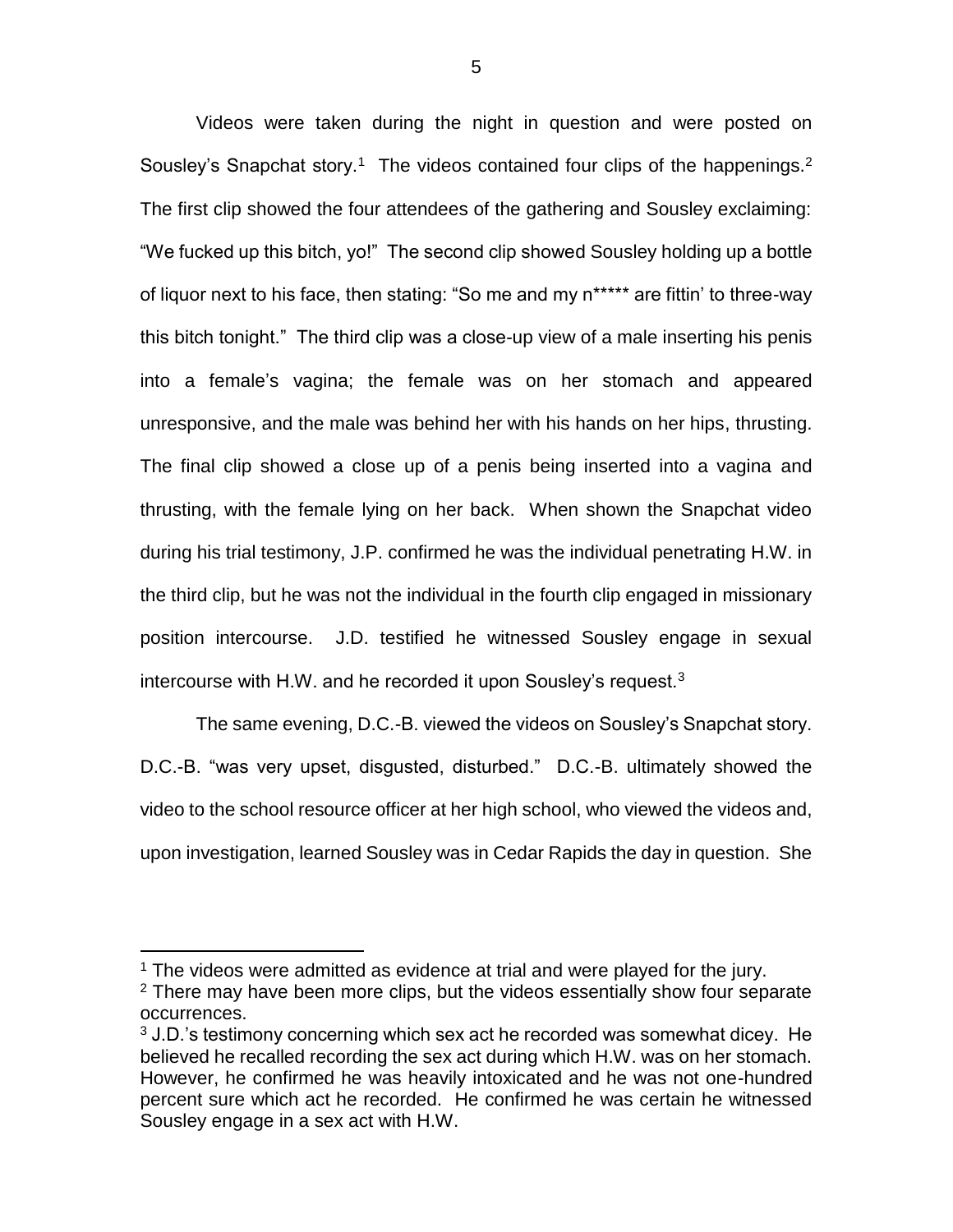referred the matter to Cedar Rapids law enforcement who, in turn, referred it to Marion law enforcement.

The next day, according to J.P.'s testimony, he and Sousley discussed the

events of the prior evening and how having intercourse with H.W. was wrong.

Sometime later, Sousley messaged J.P. about law enforcement wanting to speak

with him. The two met in person and "tried to get [their] stories straight."

Also the day after the incident, Sousley and A.N. shared the following

exchange via text message:

A.N.: This is [A.N.]. I'm texting you so you have my number when I call

Sousley: Ok thanks  $\odot$ 

A.N.: Why the sad face

Sousley: Because some shit went down last night and it wasn't cool

A.N.: I know I'm sorry. I should have been there

Sousley: No like it wasn't even that you weren't there it's just a fact that me and [J.P.] made a poor decision with [H.W.] and then try to get her home and getting her home did not work out we slept in the hospital last night we'll talk more later

A.N.: Okay I feel so bad but sounds good Sousley: Yeah we do too it's not your fault though it's my fault A.N.: How is it your fault Sousley: I'll explain later A.N.: Alright

A.N. testified after school that day, she picked up J.P., J.D., and Sousley, and the

group drove around and talked. The discussion involved the sexual contact with

H.W., "but it was said like as in everybody had done it." A.N. testified Sousley

specifically told her he had sexual intercourse with H.W.

Sometime after the incident in question, Sousley and H.W. had the following

messaging exchange:

Sousley: We were all f\*\*\*\*d up. I promise you that's literally how it went.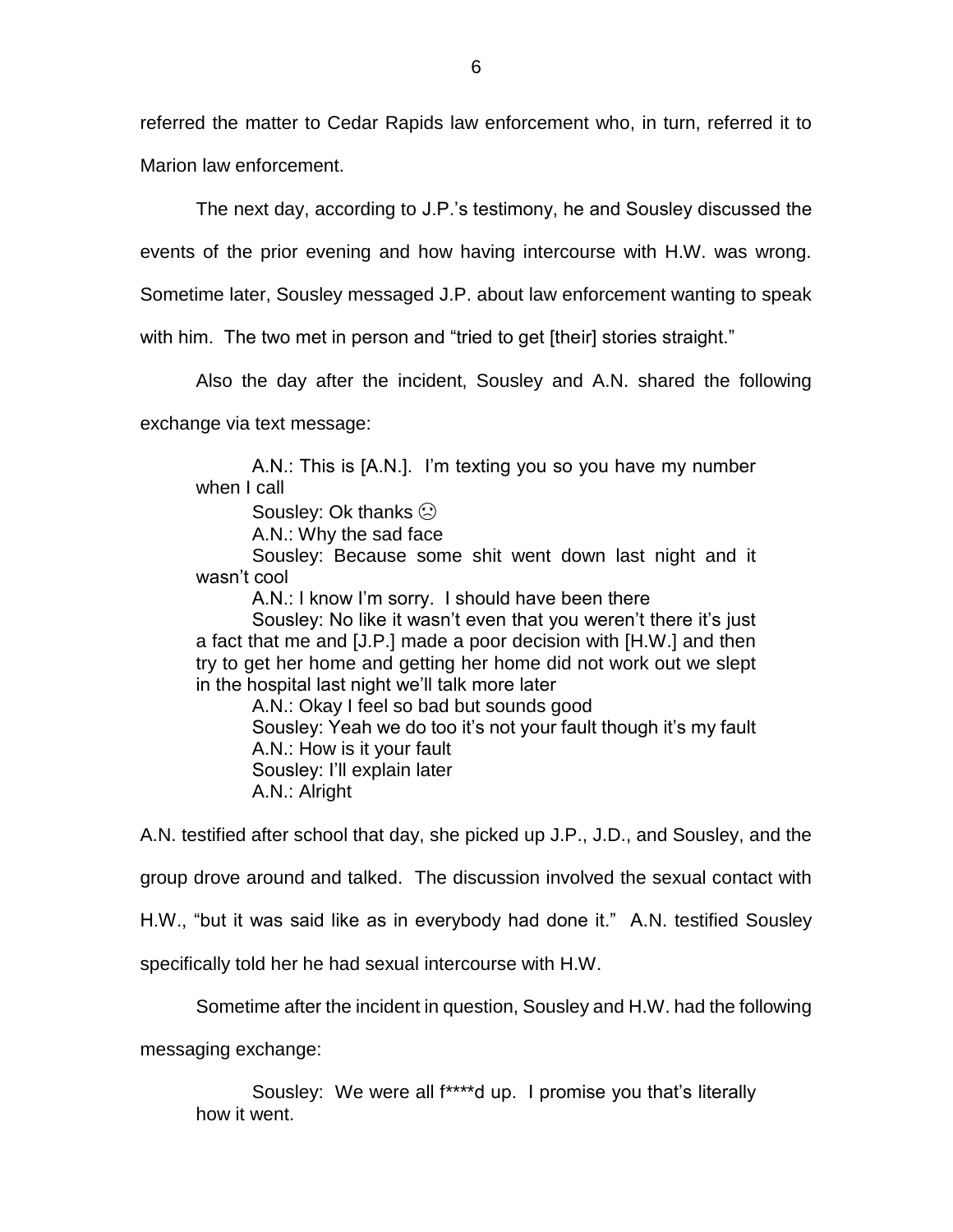H.W.: I DIDN'T WANT YOU TO F\*\*\* ME LEAVE ME ALONE. Sousley: I never said you did we were all drunk and when we and when we're drunk shit happens. What the fuck did I do? H.W.: My dad wants to call the cops on you. Sousley: Why H.W.: Why did u screenshot Sousley: Because I have to turn myself in. . . H.W.: no Sousley: I don't know why your dad's calling the cops. H.W.: he wants to bc you had sex with me and I was drunk bc he heard me talking on the phone Sousley: Okay don't admit to it though. H.W.: don't kill yourself . . . . H.W.: are you ok Sousley: No I'm not Sousley: Yeah we had sex………… H.W.: yeah Ik[ ] and I'm mad ab it. but I don't hate you Sousley: Why are you mad about it? H.W.: bc i dont remember it and I didn't want to have sex with anybody Sousley: Well you came on to me and I was drunk too so I thought it was okay..... $\odot \odot$ 

H.W.: i dont remember that. I remember you kissing me that's it.

Investigation of the matter was assigned to Sergeant Jeffrey Hartwig. Hartwig subpoenaed Snapchat for information relating to the account shown in the video. He received, among other things, the phone number associated with the account. When Hartwig called the number, Sousley answered. Hartwig scheduled a time to meet with him. Hartwig subsequently met with Sousley near his home and interviewed him in his vehicle.<sup>4</sup> Sousley explained he was new in town, just having moved to Marion from Des Moines, and met J.D. and J.P. on the date in question. He gave them his phone number to drink together later, but they never called. Then, later in the evening, J.P. called him asking for help, stating, "This girl

 $\overline{a}$ 

<sup>&</sup>lt;sup>4</sup> An audio recording of the interview was admitted as evidence and played for the jury.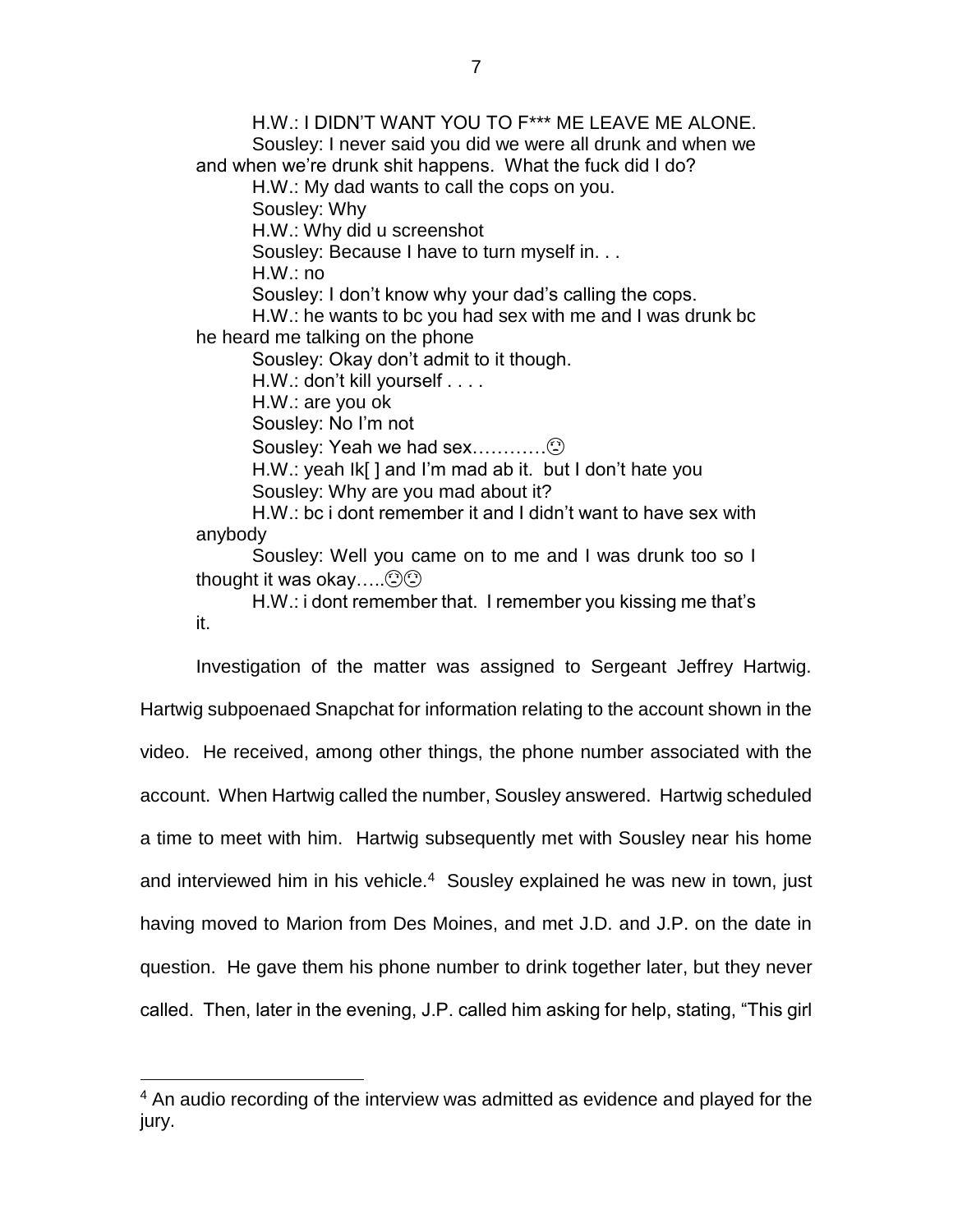is super drunk and it's pouring down rain." Sousley proceeded to J.P.'s house and tried helping H.W. home, then they were stopped by the police, and H.W. was taken to the hospital. He was contacted by H.W. a week later, and Sousley claimed to her that he had "no role" in what happened. He noted "rumor has it" a video was made. In mid-June, Hartwig had another encounter with Sousley. During this exchange, Sousley claimed he was not involved and J.P. asked him to lie for him. Hartwig revealed to Sousley that he had seen the Snapchat videos.

Sousley was arrested in July. He was formally charged by trial information in August with second-degree sexual abuse and sexual exploitation of a minor.<sup>5</sup> Several recordings of Sousley's phone calls from the jail were recorded and admitted as evidence at trial. In one recording, he stated he has to "fight . . . just because [he] f\*\*\*\*d a bitch that was a couple years younger than [him]." He also stated, "The bitch was drunk and she wanted to f\*\*\* somebody, so she f\*\*\*\*d everybody." Sousley answered in the affirmative when asked by the person on the other end of the line, "Did you have sex with her?" Sousley also explained, "I f\*\*\*\*d  $[H.W.],$  not  $[A.N.]$   $[H.W.]$  is the bitch I f<sup>\*\*\*\*</sup>d, and they know that. . . . The only thing I had was [H.W.] that's it." In another recording, he stated, "They know me and [H.W.] had sex because they have text messages of it. . . . I text her the next day and told her, hey just letting you know, shit, we f\*\*\*\*d last night and shit." He made several more similar statements along the same lines. In a third recording, he stated, "The girl got drunk and we took advantage of the situation." In a fourth

 $\overline{a}$ 

 $5$  J.P. was charged with the same crimes as a codefendant. He pled guilty to one count of third-degree sexual abuse. J.D. pled guilty for his involvement in juvenile court proceedings.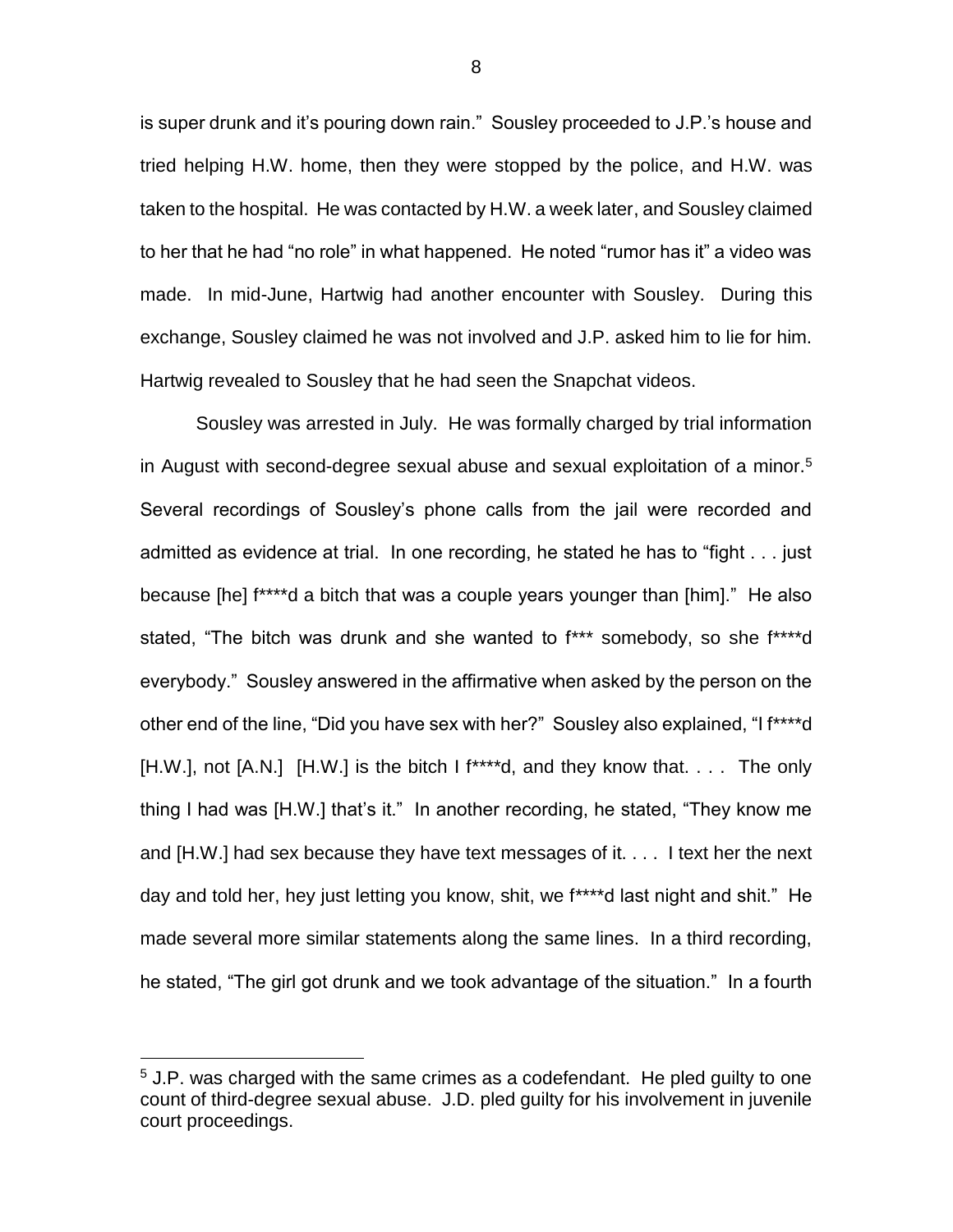recording, Sousley stated, "All I did was take a video, man, and that's really it" and "I recorded a video I probably shouldn't have." In the fifth recording, he acknowledged the existence of a video on his Snapchat account, he thought nobody knew about it except him and J.D., and he felt bad about it.

Sousley testified on his own behalf at trial. He testified on the date in question he met up with J.P. and J.D., and later with A.N. and H.W. Then, they "drove around and got high and decided [they] were going to drink." They eventually went to J.D.'s house, and A.N. left shortly thereafter. Sousley testified he had no data on his cell phone so he used J.D.'s phone to access his Snapchat account. However, J.D. testified he had no data on his phone either and he also did not have wireless internet access. And the evidence suggests videos could not be posted without either data or wireless internet. According to Sousley, using J.D.'s phone, he recorded and posted the first two clips that appeared on his Snapchat story. He claimed his comment about "fittin' to three-way this bitch tonight," was a reference to him, J.P., and J.D. all sharing the bottle of liquor depicted in the video. According to Sousley, there was never any discussion amongst the males about engaging in sex acts with H.W. He claimed he returned J.D.'s phone to him without signing out of his Snapchat account and, thereafter, he was in the kitchen eating tater tot casserole when J.P. was having sex with H.W. He denied recording the remainder of the video clips and claimed J.D. took the videos and posted them. Sousley acknowledged having sex with H.W. and asserted it was consensual and H.W. actively participated and was never passed out or unconscious. He allegedly learned of the posting of the videos the next day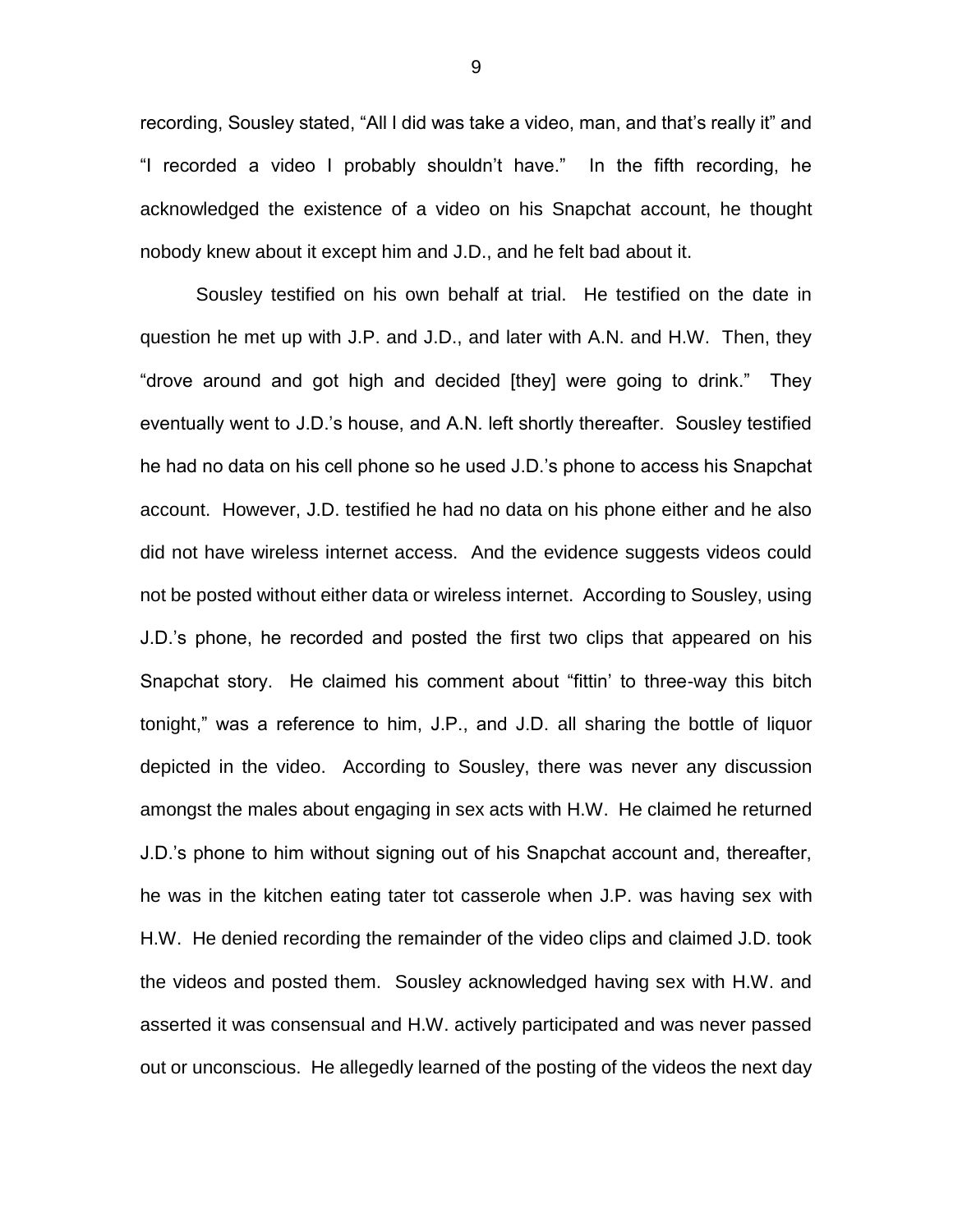when he got home, logged into Snapchat on his phone, and reviewed messages he received from a variety of individuals.

Additional phone recordings from the jail were admitted as evidence to impeach Sousley's testimony. In the first, Sousley stated, "We was all in the room when it was recorded. I was in the room when it happened." In a second recording, he stated, "No face, no case." Another recording provided the following exchange between Sousley and his mother:

Sousley: What happened was we were at party or whatever, and I happened to be in the same room as [J.P.] and the girl while they were

Mother: Wasn't there a bunch of people there doing the same thing?

Sousley: Yeah, it wasn't just them, but there was a bunch of people and I happened to walk in on it and then, like, I snuck back out the room and, like, got out my camera and caught a Snapchat. Honestly that's what it come down to.

On redirect following the playing of these recordings before the jury, Sousley claimed he was referring to trying to catch a Snapchat of "smoking dabs," and the State was taking his calls out of context. Sousley then played a phone call recording of his own, in which he stated, "We was all over Snapchat talking about how we gonna' three-way this bottle and shit. . . . I'm talking about the bottle, not literally a bitch."

Following the State's case-in-chief, Sousley moved for judgment of acquittal. As to count one, he argued the State failed to produce sufficient evidence H.W. was unconscious and that he was aided and abetted. As to count two, he claimed the evidence was insufficient to show he was involved and knew, had reason to know, or intended that the act would be photographed, filmed, or otherwise preserved or that he caused or attempted to cause H.W. to engaged in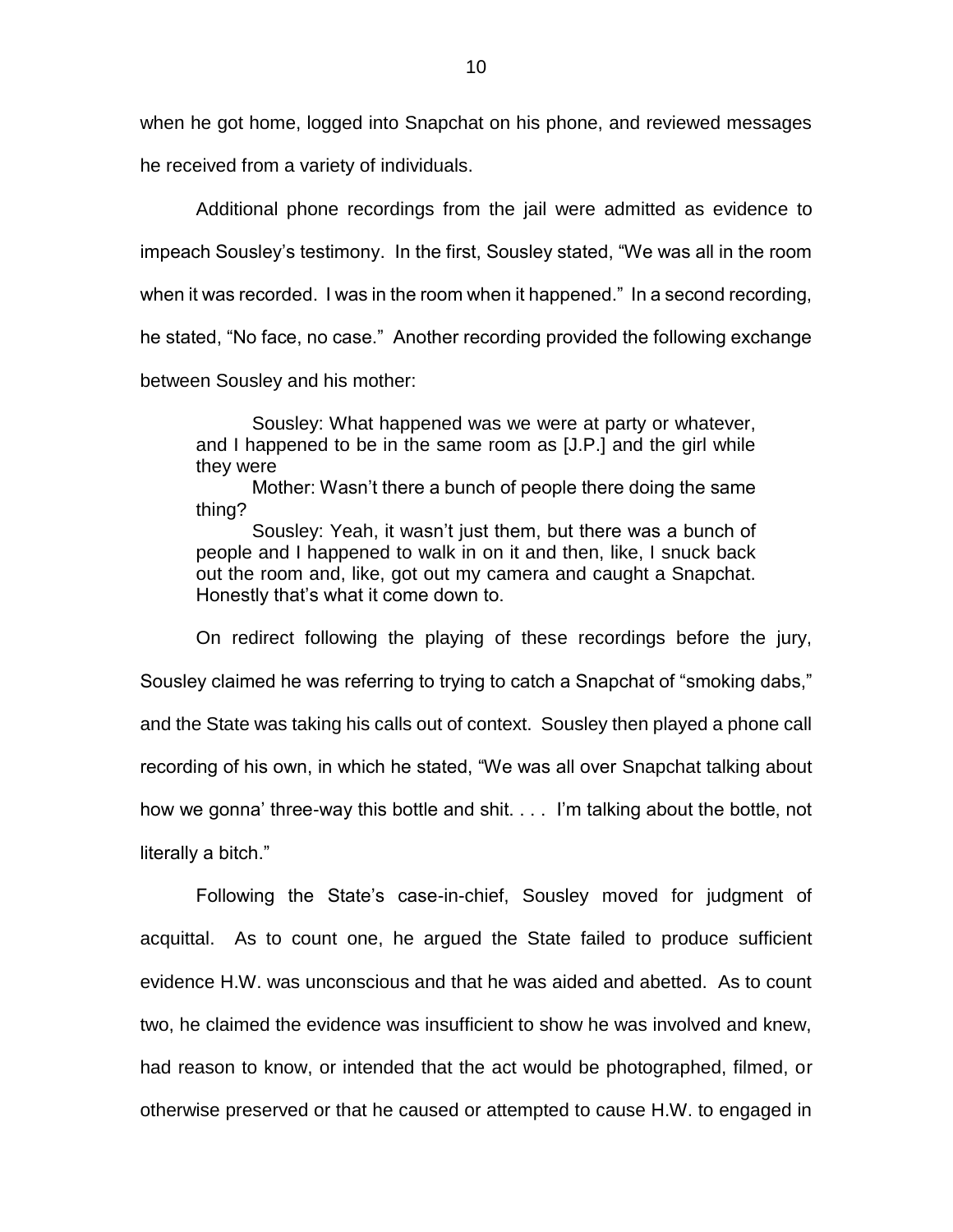a prohibited sexual act. The motion was denied. Following the evidence for the defense, Sousley renewed his motion, which the court denied on the basis that there was sufficient evidence to engender questions for the jury.

Ultimately, the jury found Sousley guilty as charged. Sousley moved for a new trial arguing, among other things, the verdicts were contrary to the weight of the evidence. He also filed a motion in arrest of judgment on sufficiency-of-theevidence grounds. The court heard the motions at the time of sentencing and denied them. Sousley appealed following the imposition of sentence.

### **II. Analysis**

 $\overline{a}$ 

#### A. Vouching

We begin with Sousley's claim his attorney was ineffective in failing to object to allegedly improper testimony vouching for the credibility of H.W.<sup>6</sup> Specifically, he claims his counsel was under a duty to object to the forensic interviewer's testimony concerning delayed disclosure, reluctance in disclosure, shame and embarrassment, and continuing relationships with the perpetrator following the abuse.

Appellate review of claims of ineffective assistance of counsel is de novo. *State v. Gordon*, 943 N.W.2d 1, \_\_, 2020 WL 2090108, at \*3 (Iowa 2020). To succeed on his ineffective-assistance-of-counsel claims, Sousley must establish "(1) that counsel failed to perform an essential duty and (2) that prejudice resulted."

<sup>6</sup> Effective July 1, 2019, section 814.7 was amended to prohibit claims of ineffective assistance of counsel to be raised or decided on direct appeal. 2019 Iowa Acts ch. 140, § 31. Because judgment and sentence were entered prior to the statutory amendment's effective date, it does not apply to Sousley's direct appeal. *See State v. Macke*, 933 N.W.2d 226, 228 (Iowa 2019).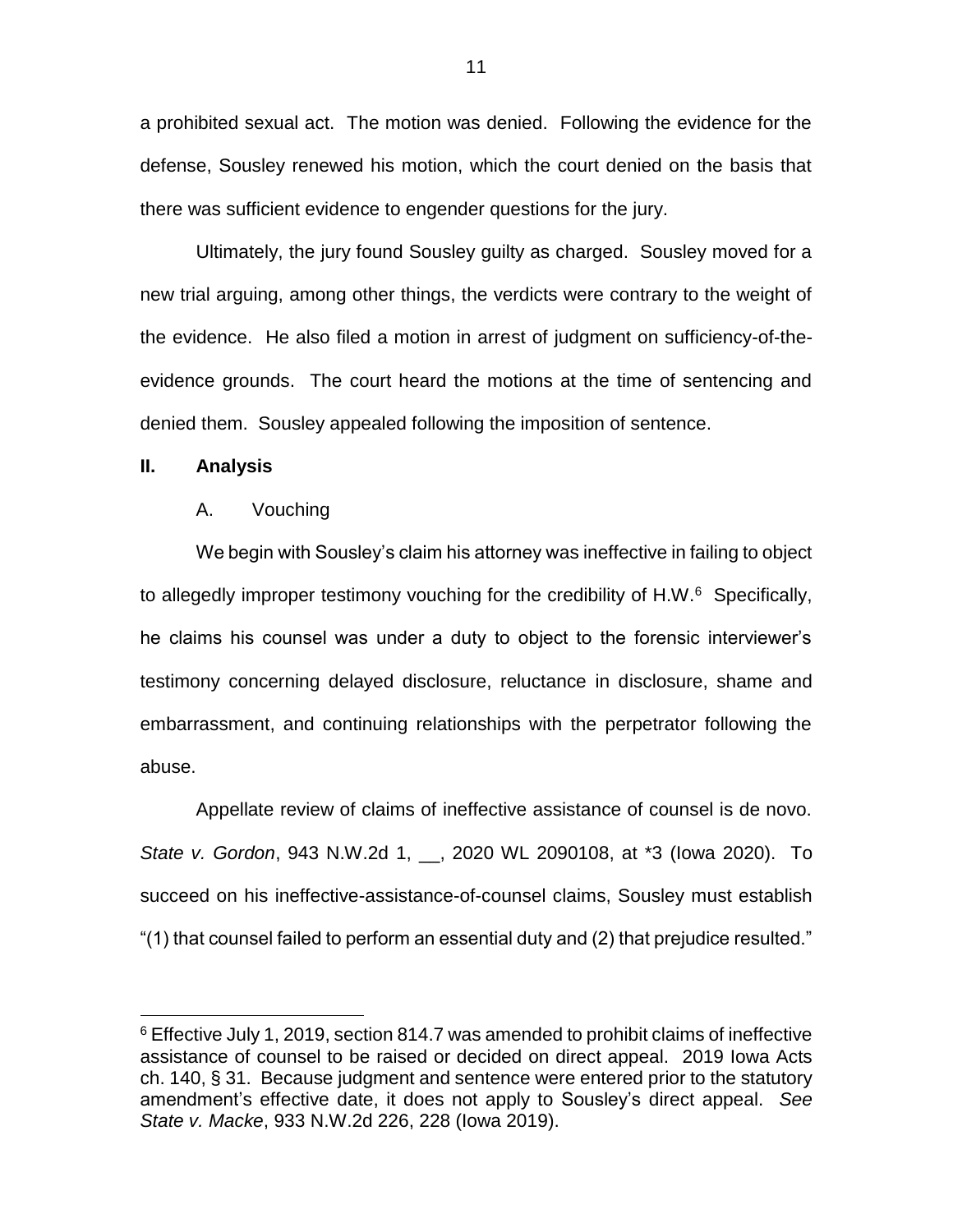*State v. Kuhse*, 937 N.W.2d 622, 628 (Iowa 2020); *accord Strickland v. Washington*, 466 U.S. 668, 687 (1984). We "may consider either the prejudice prong or breach of duty first, and failure to find either one will preclude relief." *State v. McNeal*, 897 N.W.2d 697, 703 (Iowa 2017) (quoting *State v. Lopez*, 872 N.W.2d 159, 169 (Iowa 2015)).

Sousley argues the witness's testimony about "general dynamics of sexual abuse" "seem to be carefully tailored to bolster H.W.'s testimony." But the witness only testified generally as to why young victims are reluctant to disclose and reasons why a victim might maintain a relationship with their abuser. She also explained, "every person is different" and "[i]t depends on the person." The witness did not refer to H.W. specifically, nor did she link any of the common tendencies she testified about to H.W. Thus, we find an objection on vouching grounds would have been meritless. *See State v. Leedom*, 938 N.W.2d 177, 192–93 (Iowa 2020) (noting, "Experts may express general opinions but may not directly comment on the child's credibility" and finding testimony that "was general in nature describing why children delay disclosure, the grooming process, why children have an inability to recall specific dates" permissible); *State v. Dudley*, 856 N.W.2d 668, 676 (Iowa 2014) (noting general testimony about tendencies of victims of sexual abuse is allowed when "the expert witness avoided commenting directly on the child at issue"). As such, counsel was under no duty to object and was not ineffective as alleged.

### B. Scope of the Minutes of Evidence

Sousley argues the district court abused its discretion in overruling his objection to the testimony of the forensic interviewer on the basis that it was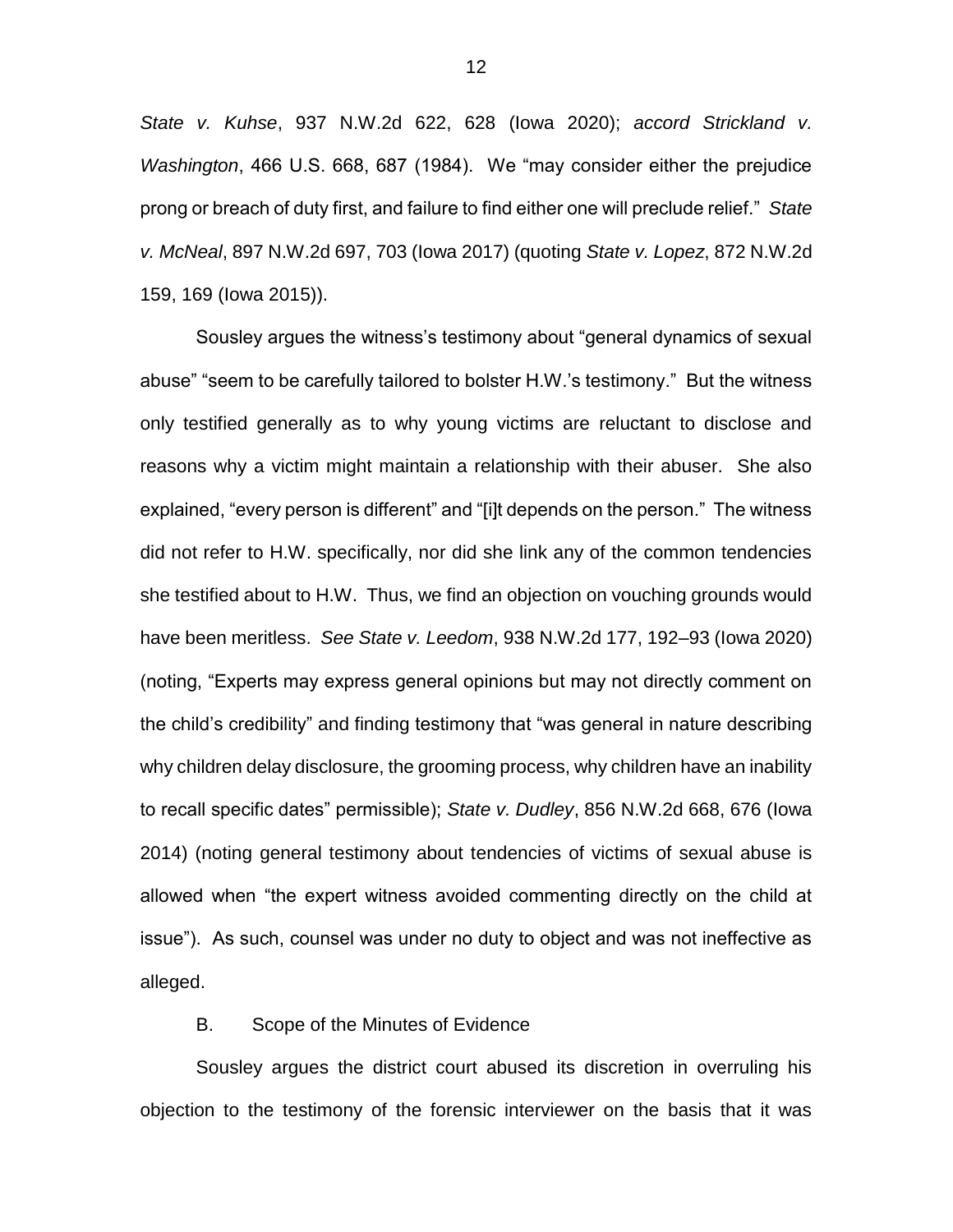allegedly beyond the scope of the minutes of evidence. He specifically complains of the interviewer's "testimony regarding the dynamics of sexual abuse experienced by young people," including delayed and reluctant disclosure, shame, and maintaining a relationship with an abuser. Our review is for discretionary abuse, which requires a showing the court's decision was based on grounds clearly untenable or to an extent clearly unreasonable. *State v. Hayes*, 532 N.W.2d 472, 476 (Iowa Ct. App. 1995). This is our most deferential standard of review. *State v. Roby*, 897 N.W.2d 127, 137 (Iowa 2017).

The minutes of evidence provided that the social worker who conducted the forensic interview of H.W. would testify regarding the examination and interview as well as "further facts and details regarding the case." In a pretrial motion in limine, filed months before trial, the defense requested her testimony be limited to the substance of her report and not include any information not specifically disclosed in her report. At the beginning of trial, the court essentially ruled the defense could object as it deemed necessary. Prior to the social worker's testimony, the defense requested that the social worker not be allowed to testify to her expert opinions because they "were not disclosed in the minutes."

On direct examination, the social worker was asked generally about victims' reluctance of reporting sexual abuse. The defense counsel objected, claiming such testimony was beyond the scope of the minutes of evidence. The objection was overruled. Counsel lodged several more objections to testimony regarding disclosure and continuing relationships with abusers as beyond the minutes of evidence, which were all overruled.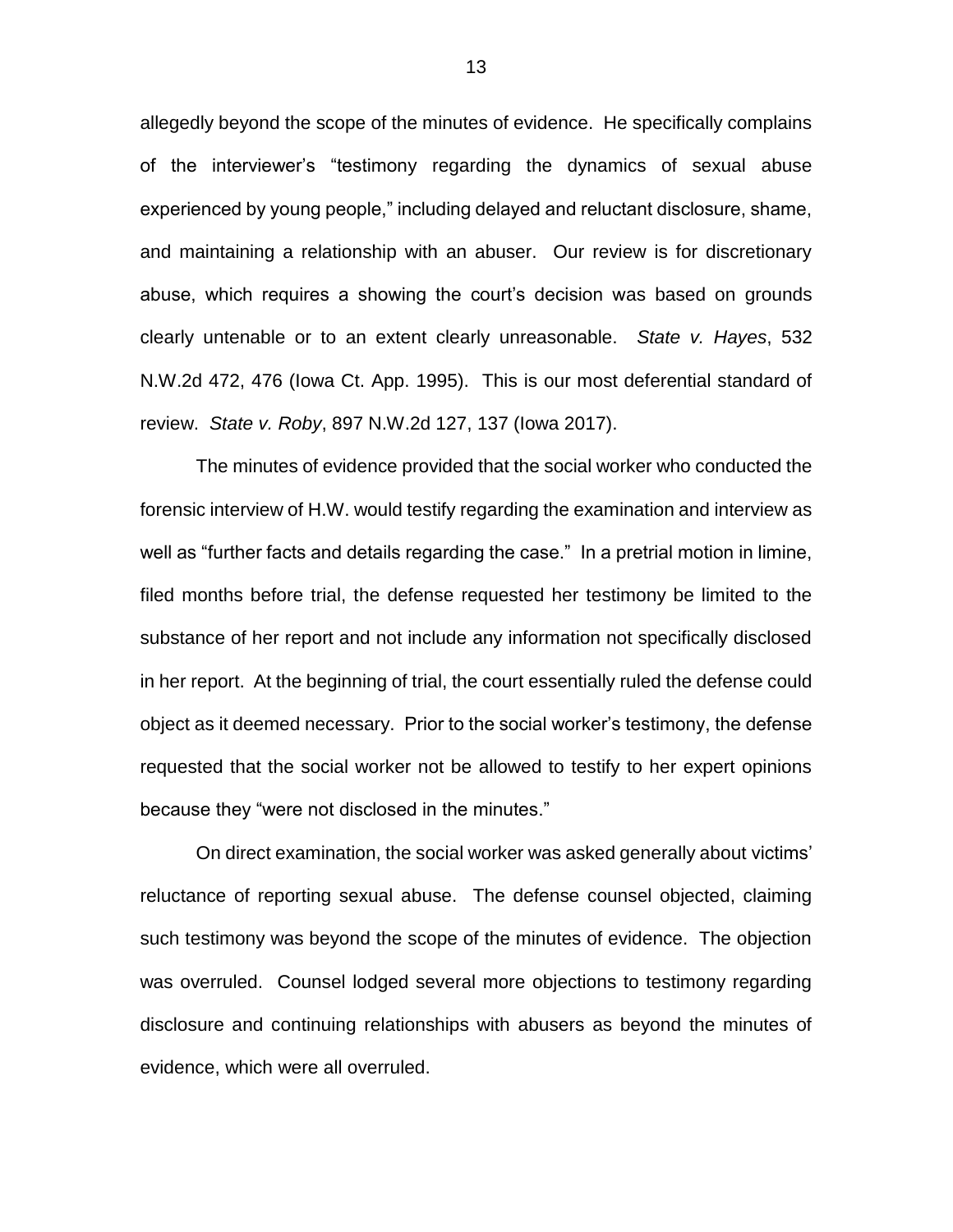"[T]here is no requirement that the minutes of testimony provide a complete catalogue of witness testimony at trial, but only that the defense be placed on fair notice and not subject to surprise testimony." *State v. Shorter*, 893 N.W.2d 65, 81 (Iowa 2017). And, "a defendant is not entitled to relief due to defective minutes under [Iowa Rule of Criminal Procedure] 2.5(3) when the defense is not surprised by the subsequent testimony." *Id.* at 83. "[W]hen the challenged minutes, though incomplete, put defendant 'on notice of the necessity of further investigation of the witness'[s] probable testimony,' reversal need not follow admission of matters they do not disclose." *State v. Musso*, 398 N.W.2d 866, 868 (Iowa 1987) (citation omitted).

We generally will not reverse on the ground of technical defects in procedure [including defects relating to minutes of evidence] unless it appears in some way to have prejudiced the complaining party or deprived him or her of full opportunity to make defense to the charge presented in the indictment or information.

*State v. Braun*, 495 N.W.2d 735, 741 (Iowa 1993).

Sousley's claim of error is not one of constitutional dimension. Assuming without deciding the challenged testimony was beyond the scope of the minutes, we turn to the distinction between harmless and reversible error. "Where a nonconstitutional error [is] claimed, the test for determining whether the evidence [is] prejudicial and therefore require[s] reversal [is] this: 'Does it sufficiently appear that the rights of the complaining party have been injuriously affected by the error or that he has suffered a miscarriage of justice?'" *State v. Ness*, 907 N.W.2d 484, 488 (Iowa 2018) (alterations in original) (quoting *State v. Sullivan*, 679 N.W.2d 19, 29 (Iowa 2004)). "We presume prejudice unless the record affirmatively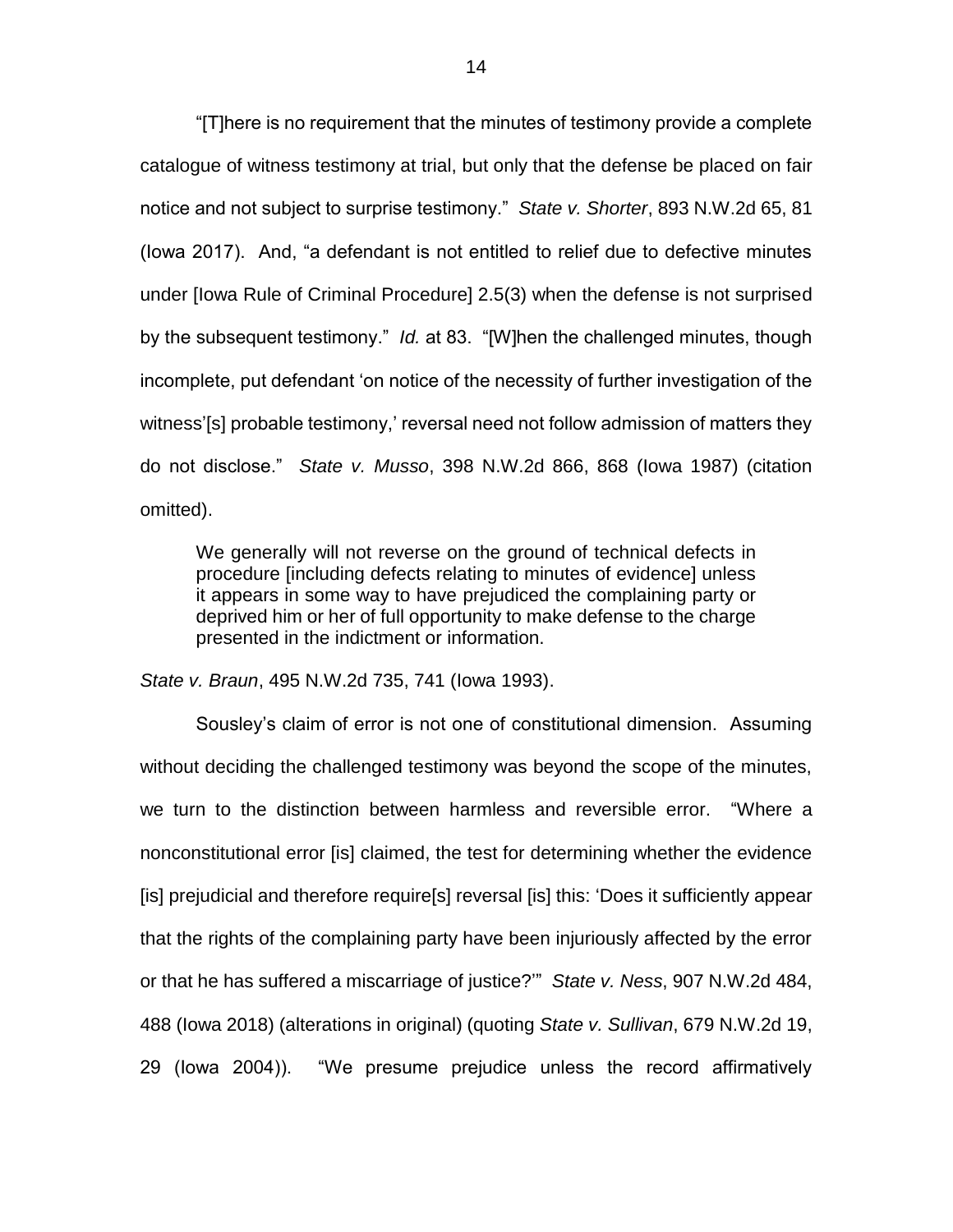establishes otherwise." *Id.* (quoting *State v. Moorehead*, 699 N.W.2d 667, 673 (Iowa 2005)).

Upon our review of the record, we find this was not a case about whether the allegation of sexual abuse was credible or not depending upon H.W.'s delayed disclosure or her continuing contact with Sousley. The evidence, even limited to the State's case-in-chief, was nothing less than overwhelming on the question of whether Sousley engaged in a sex act with H.W.—which was exponentially bolstered during the presentation of the evidence for the defense.<sup>7</sup> And the testimony was brief and paled in comparison to the totality of the remainder of the evidence before the jury. Furthermore, as discussed more thoroughly above, the testimony did not impermissibly bolster the credibility of H.W. So, assuming without deciding the testimony was beyond the scope of the minutes, we find no cause for reversal because the record affirmatively establishes Sousley was not prejudiced by the challenged testimony.

### C. Sufficiency of the Evidence

 $\overline{a}$ 

Sousley challenges the sufficiency of the evidence supporting his convictions. Challenges to the sufficiency of the evidence are reviewed for corrections of errors at law. *State v. Mathias*, 936 N.W.2d 222, 226 (Iowa 2019). The court views "the evidence 'in the light most favorable to the State, including all reasonable inferences that may be fairly drawn from the evidence.'" *State v. Ortiz*, 905 N.W.2d 174, 180 (Iowa 2017) (quoting *State v. Huser*, 894 N.W.2d 472, 490

 $7$  This is not a statement counsel was ineffective by any means. Sousley provided his account. The State shredded the credibility of Sousley's story with additional impeachment evidence.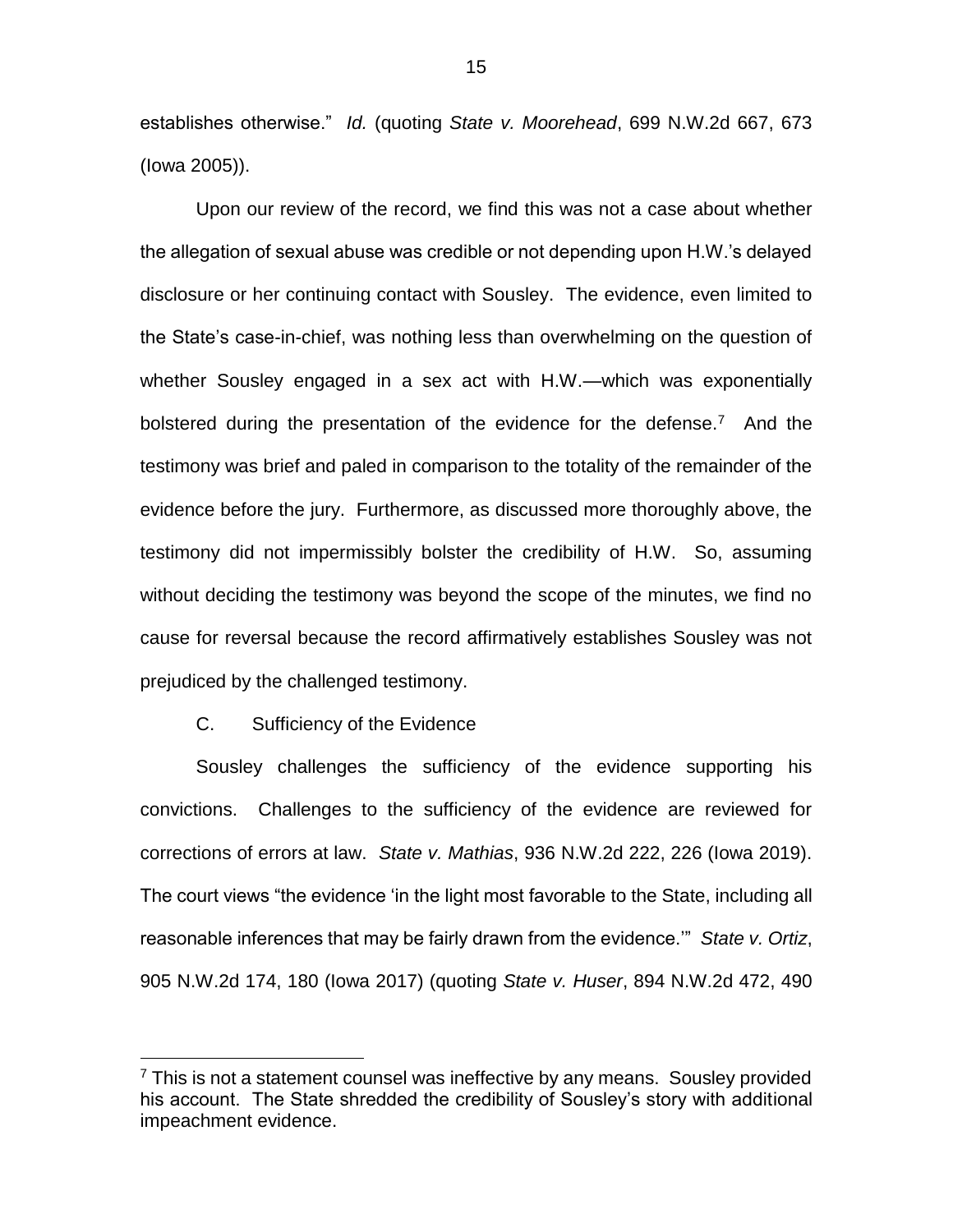(Iowa 2017)). All evidence is considered, not just that of an inculpatory nature. *See Huser*, 894 N.W.2d at 490. "[W]e will uphold a verdict if substantial evidence supports it." *State v. Wickes*, 910 N.W.2d 554, 563 (Iowa 2018) (quoting *State v. Ramirez*, 895 N.W.2d 884, 890 (Iowa 2017))."Evidence is substantial if, 'when viewed in the light most favorable to the State, it can convince a rational jury that the defendant is guilty beyond a reasonable doubt.'" *Id.* (quoting *Ramirez*, 895 N.W.2d at 890). Evidence is not rendered insubstantial merely because it might support a different conclusion; the only question is whether the evidence supports the finding actually made. *See Brokaw v. Winfield-Mt. Union Cmty. Sch. Dist.*, 788 N.W.2d 386, 393 (Iowa 2010). In considering a sufficiency-of-the-evidence challenge, "[i]t is not the province of the court . . . to resolve conflicts in the evidence, to pass upon the credibility of witnesses, to determine the plausibility of explanations, or to weigh the evidence; such matters are for the jury." *State v. Musser*, 721 N.W.2d 758, 761 (Iowa 2006) (quoting *State v. Williams*, 695 N.W.2d 23, 28 (Iowa 2005)).

#### *1. Second-degree sexual abuse*

The State bears the burden of proving every element of a charged offense. *State v. Armstrong*, 787 N.W.2d 472, 475 (Iowa Ct. App. 2010). Sousley does not challenge the jury instructions employed at trial. As such, the instructions serve as the law of the case for purposes of reviewing the sufficiency of the evidence. *See State v. Banes*, 910 N.W.2d 634, 639 (Iowa Ct. App. 2018). On the charge of second-degree sexual abuse, the jury was instructed the State must prove the following elements: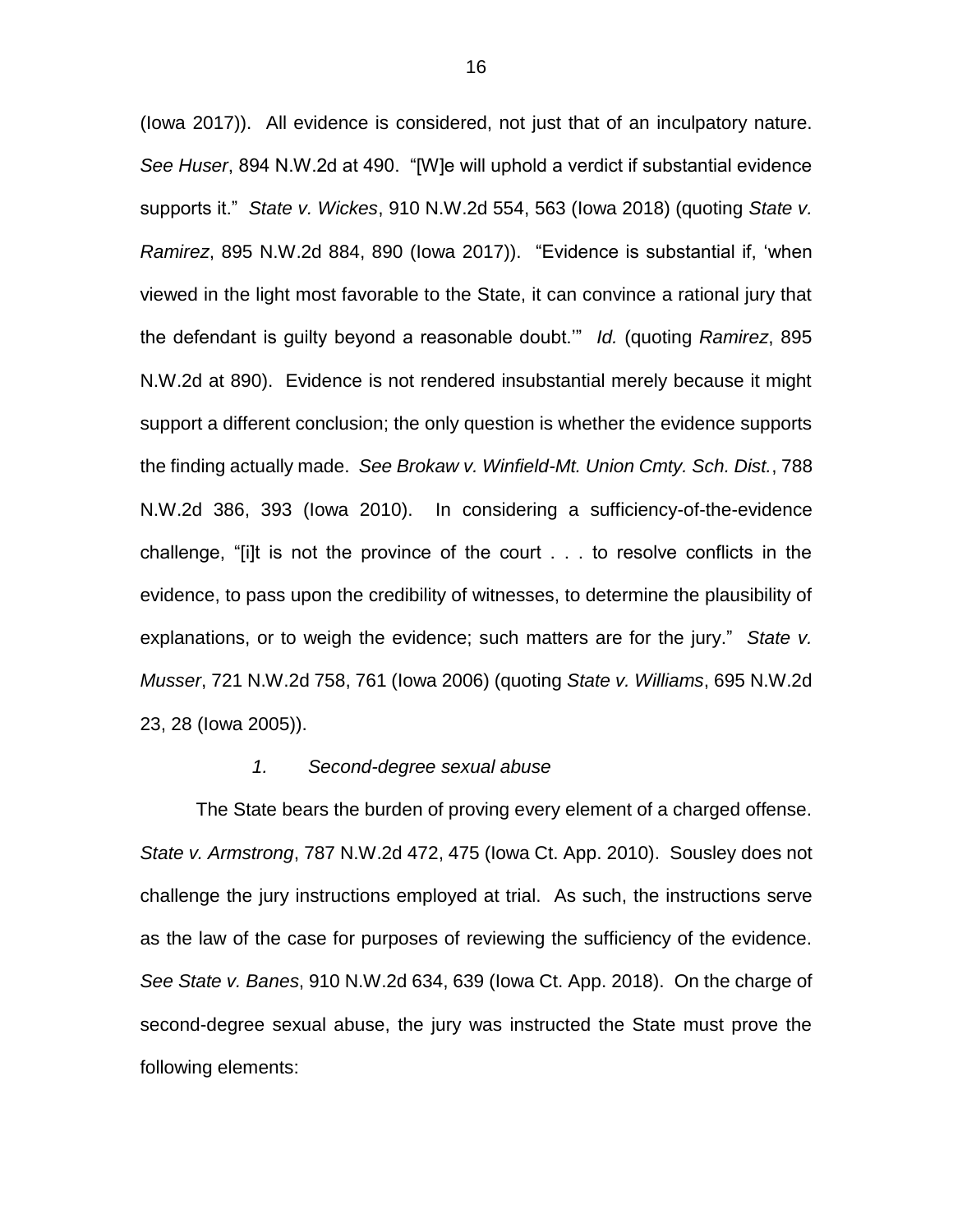1. On or about the 30th day of April, 2017, the defendant performed a sex act with H.W.

2. The defendant performed the sex act:

a. Against the will of H.W.; or

b. While H.W. was unconscious;

3. During the commission of sexual abuse, the defendant was aided or abetted by one or more persons.

Sousley challenges the State's establishment of the second and third elements.

As to the second element, viewing the evidence in the light most favorable to the State, we easily conclude the evidence was sufficient. As to the alternative requiring unconsciousness, there was substantial evidence to support conclusions that H.W. was extremely intoxicated, she passed out, and when she came to Sousley was on top of her performing a sex act, upon which she pushed him off of her. H.W. had no recollection of having sexual intercourse during the night in question. The jury could reasonably conclude that was because she was unconscious. Also, in the video clip of the first sex act with J.P., H.W. appeared unresponsive. The jury could rationally conclude that she was still unresponsive due to being unconscious during the second sex act shortly thereafter. As to the alternative requiring that the sex act was against H.W.'s will, after the incident, she unequivocally advised Sousley, "I DIDN'T WANT YOU TO F\*\*\* ME" and "I didn't want to have sex with anybody." We find the evidence sufficient to support the second element.

We turn to the third element, whether Sousley was aided and abetted during the commission of the crime. The jury was provided the following instruction on aiding and abetting:

"Aid and abet" means to knowingly approve and agree to the commission of a crime, either by active participation in it or by knowingly advising or encouraging the act in some way before or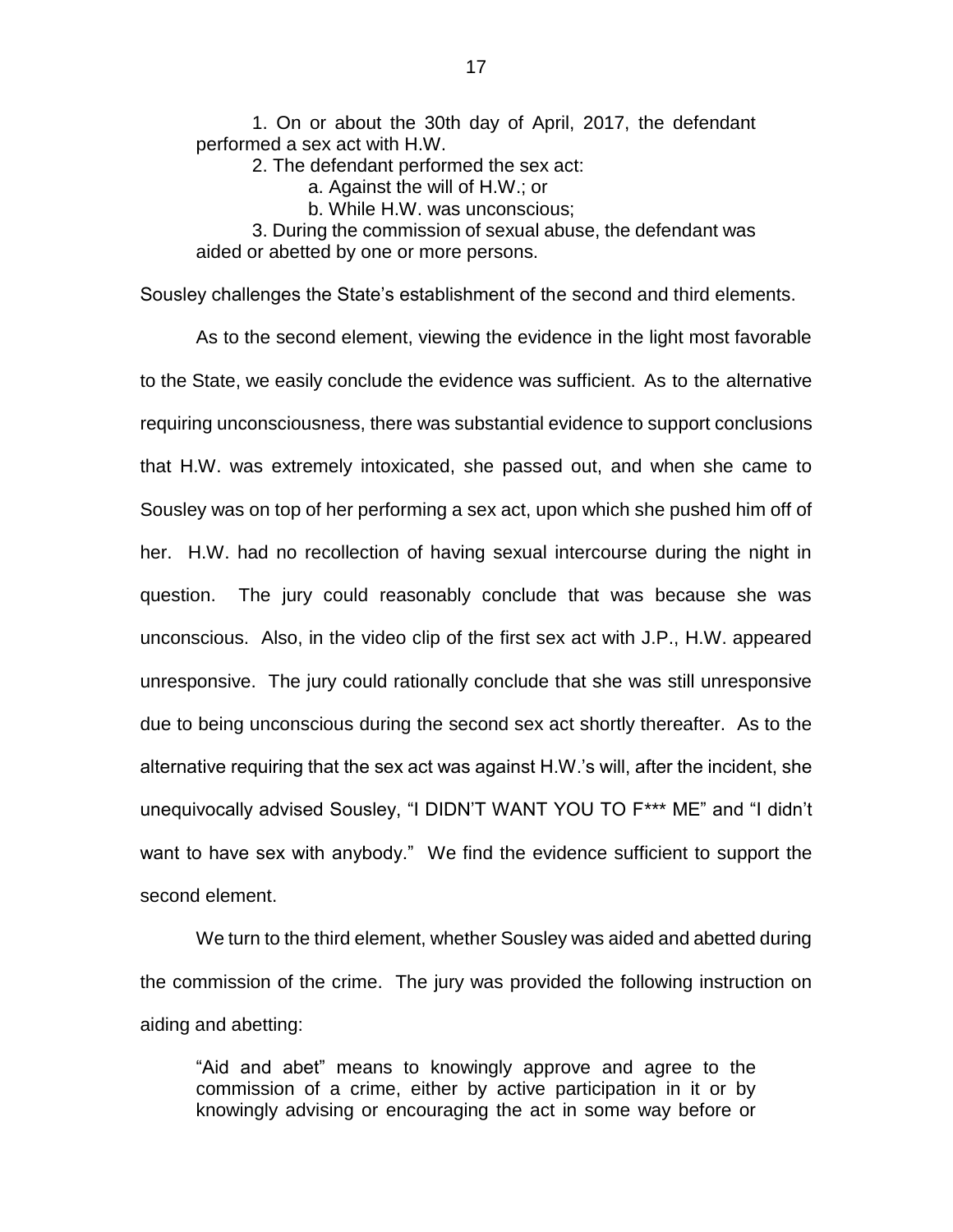when it is committed. Conduct following the crime may be considered only as it may tend to prove the defendant's earlier participation. Mere nearness to, or presence at, the scene of the crime without more evidence is not "aiding and abetting." Likewise, mere knowledge of the crime is not enough to prove "aiding and abetting."

If you find the State has proved that Defendant Christian Daniel Sousley was knowingly "aided and abetted" by [J.P.] and/or J.D., then the State has proven the "aid and abet" element . . . .

. . . .

The evidence includes the following. After J.P. vomited, he returned to J.D.'s bedroom and found Sousley and J.D. kissing H.W. J.P. then had sex with H.W., while Sousley and J.D. were in the room, but he discontinued and vacated the room when he observed Sousley recording the act. Then Sousley had sex with H.W., and J.D. recorded the sex act at Sousley's request.

"Circumstances matter." *State v. Tyler*, 873 N.W.2d 741, 751 (Iowa 2016).

J.P.'s initial sex act with H.W. "could be regarded as encouragement for what subsequently happened—i.e." further sex acts performed on H.W. by one or both of the other two males in the room. *See id*. at 750–51 (finding evidence was sufficient on aider and abettor theory of liability where a crowd surrounded the victim, the defendant punched him and walked away, and the victim was subjected to further beating by the crowd once he hit the ground). Likewise, J.D. was present throughout the ordeal and obliged Sousley's request that he record Sousley having sex with H.W. J.D.'s agreement could also be regarded as encouragement of the act during its commission.

While there are certainly inconsistencies in the evidence, it is for the jury to sort those out, not us. *See Musser*, 721 N.W.2d at 761. Viewing the evidence in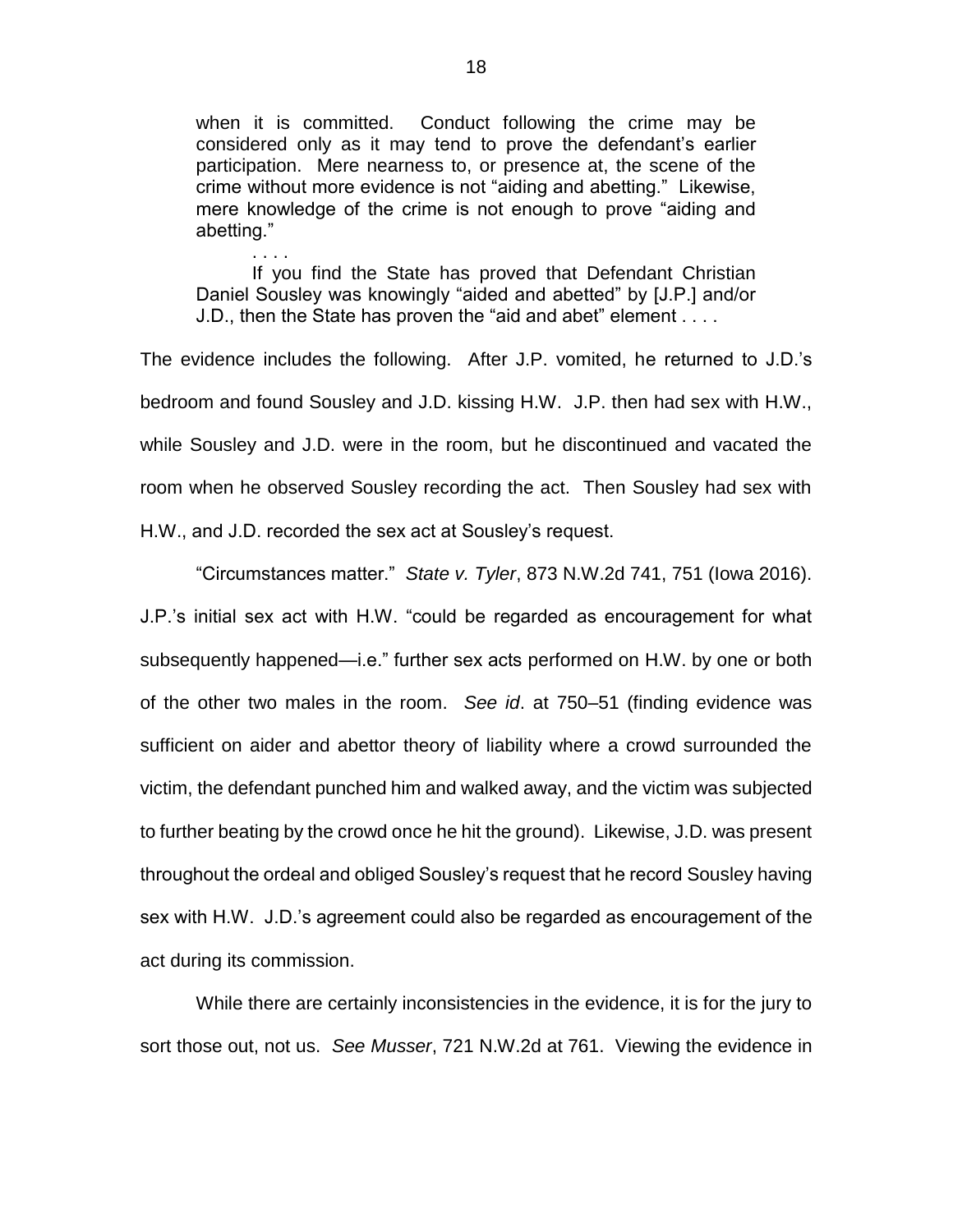the light most favorable to the State and verdict, as we must, we find the evidence sufficient to support the challenged elements of second-degree sexual abuse.

## *2. Sexual exploitation of a minor*

As to the crime of sexual exploitation of a minor, the jury was instructed the State was required to prove the following elements: (1) Sousley "used, persuaded, induced, enticed, coerced, knowingly permitted or caused a person under the age of 18 years to engage in the sex act of penis penetration into the vagina" and (2) he "knew, had reason to know . . . or intended that the sex act would be filmed." Sousley vaguely challenges the State's establishment of both elements.

We have already concluded the evidence was sufficient to show Sousley engaged in a sex act with H.W. while she was unconscious or against her will. His act of engaging in sex with her is sufficient to show he "knowingly caused" her "to engage in the sex act of penis penetration into the vagina." His direction to J.D. to record the act is also sufficient to show he "knew, had reason to know . . . or intended that the sex act would be filmed."

Viewing the evidence in the light most favorable to the State and verdict, we likewise conclude the evidence was sufficient to support Sousley's conviction of sexual exploitation of a minor.

D. Weight of the Evidence

Sousley challenges the denial of his motion for new trial on weight-of-theevidence grounds. We review the district court's denial of a motion for a new trial on weight-of-the-evidence grounds for an abuse of discretion, which, as noted, is our most deferential standard of review. *See State v. Neiderbach*, 837 N.W.2d 180, 190 (Iowa 2013); *see also Roby*, 897 N.W.2d at 137. An abuse of discretion

19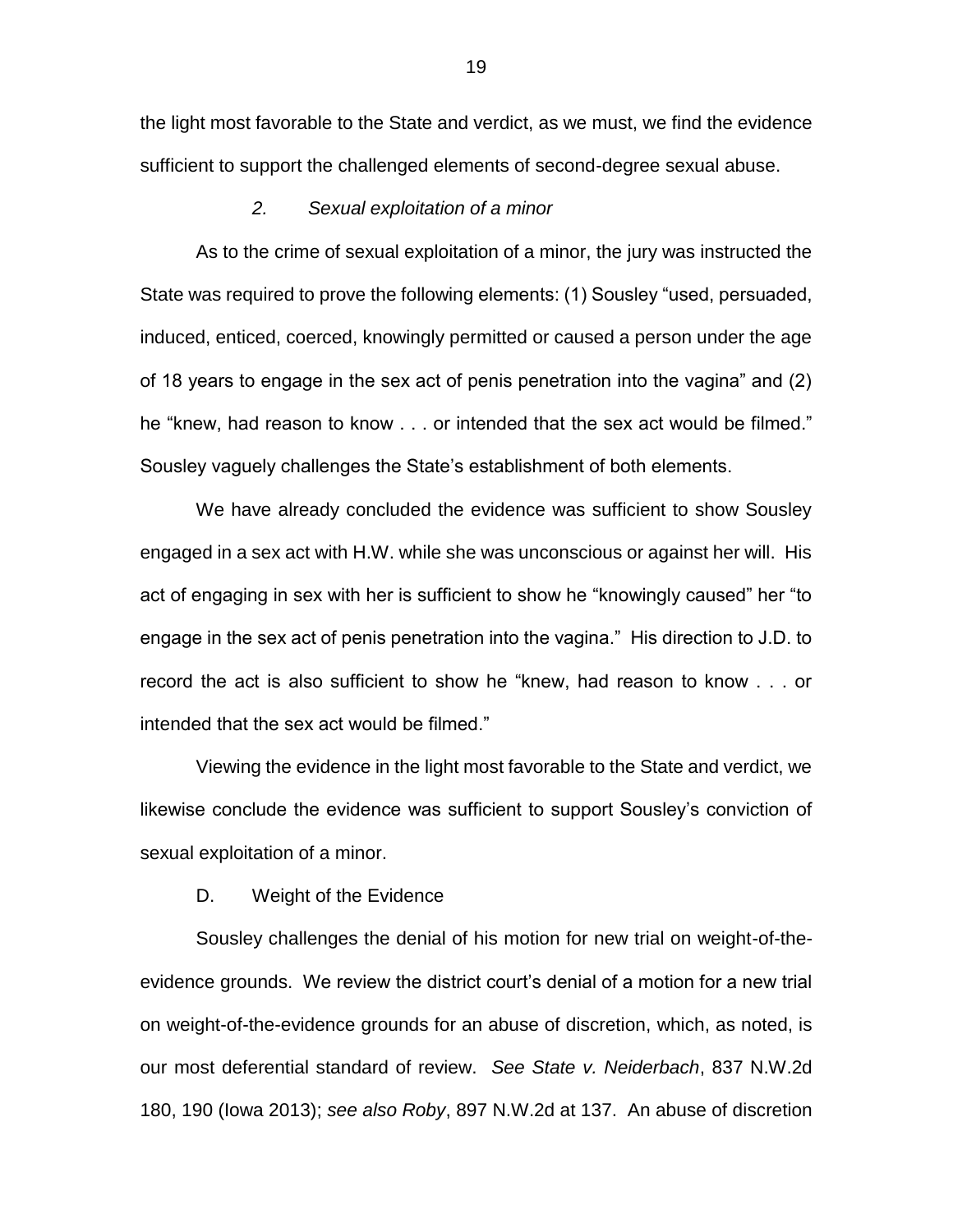will only be found where "the district court exercised its discretion on grounds or for reasons clearly untenable or to an extent clearly unreasonable." *State v. Reeves*, 670 N.W.2d 199, 202 (Iowa 2003).

The district court may grant a defendant's motion for a new trial when the verdict is contrary to the weight of the evidence. Iowa R. Crim. P.  $2.24(2)(b)(6)$ ; *State v. Ary*, 877 N.W.2d 686, 706 (Iowa 2016). Where a claim is made that the verdict is contrary to the weight of the evidence, "the verdict may be set aside and a new trial granted" if "the court reaches the conclusion that the verdict is contrary to the weight of the evidence and that a miscarriage of justice may have resulted." *State v. Serrato*, 787 N.W.2d 462, 472 (Iowa 2010) (quoting *State v. Ellis*, 578 N.W.2d 655, 658–59 (Iowa 1998)). "A verdict is contrary to the weight of the evidence where 'a greater amount of credible evidence supports one side of an issue or cause than the other.'" *State v. Shanahan*, 712 N.W.2d 121, 135 (Iowa 2006) (quoting *Ellis*, 578 N.W.2d at 658).

This assessment "is broader than the sufficiency-of-the-evidence standard in that it permits the court to consider the credibility of witnesses." *Ary*, 877 N.W.2d at 706. At the same time, however, "it is also more stringent than the sufficiencyof-the-evidence standard in that it allows the court to grant a motion for a new trial only if more evidence supports the alternative verdict as opposed to the verdict rendered." *Id.* The grant of a new trial on weight-of-the-evidence grounds is appropriate "only in the extraordinary case in which the evidence preponderates heavily against the verdict rendered." *Id.* Notably, our review is limited to "the exercise of discretion by the trial court, not of the underlying question of whether